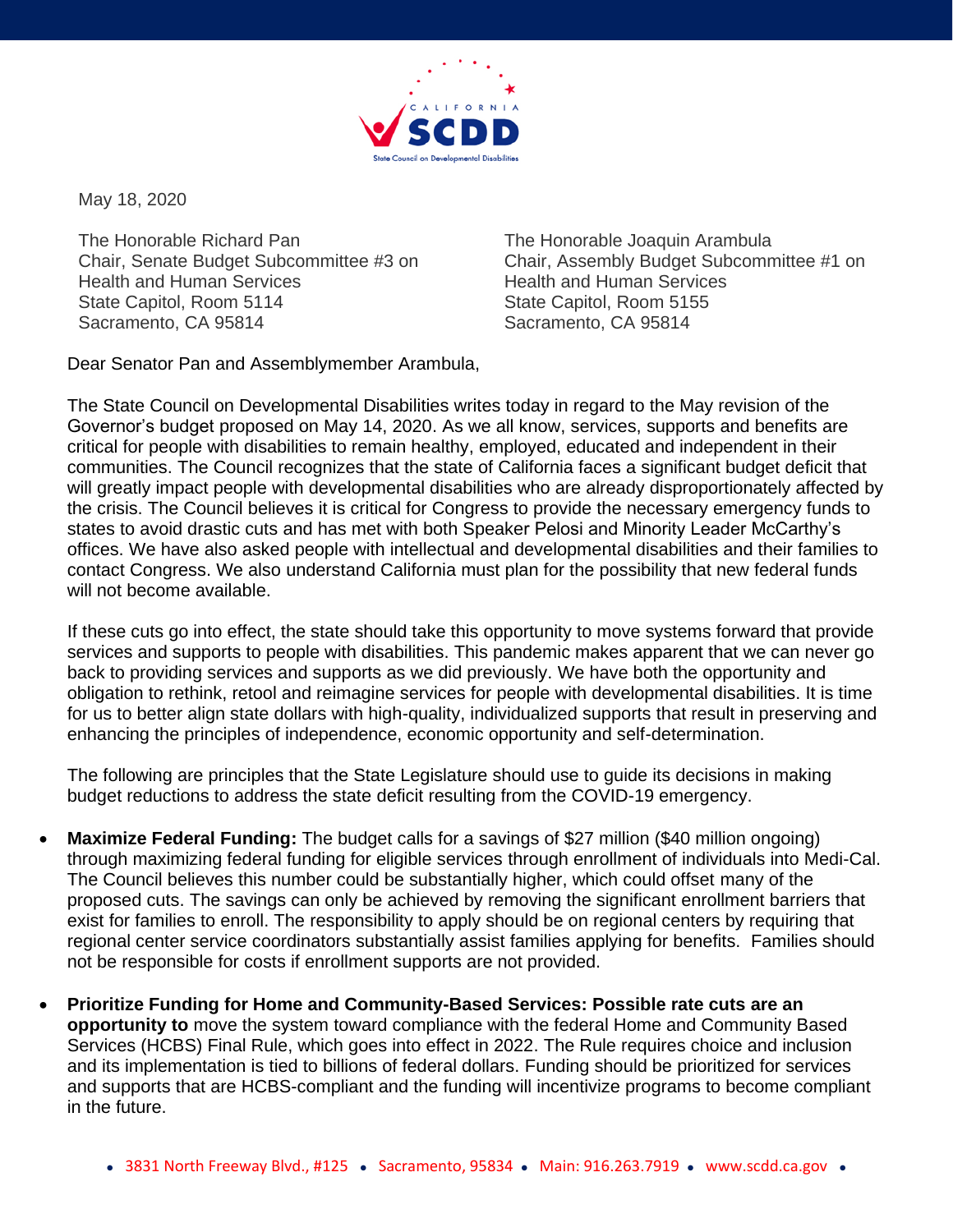

- **Prioritize Safety:** The Department of Developmental Services budget should continue to prioritize funding for services that prioritize safety, stability, and sustainable lives for people with developmental disabilities. Congregate settings, like day programs, cannot function in traditional ways without posing great risks to health and safety for persons with disabilities without a vaccine. These programs will not be able to reopen and provide services and supports in the same way after the pandemic.
- **Preserve In-Person Services:** The Department of Developmental Services budget should maintain the funding levels for essential in-person services, such as supported living, independent living, respite, personal assistance, tailored day, and supported employment. The budget also should provide funding to those programs that should have received increases in the rate study including Early Start Specialized Therapeutic Services, Independent Living Program and Infant Development Program. Rate reductions for these services will destabilize the services and supports that ensure the health and safety of people with developmental disabilities. During the pandemic, the state should also develop wrap-around services to support individuals living with family members who cannot access their regular programs. These services are particularly necessary to fill the gap a person will experience if their In-Home Supportive Services receive a 7 percent reduction.
- **Promote Person-Empowered Service Models:** The Department of Developmental Services budget should permanently expand and regional centers should allow for easy access to participant-directed services and the Self-Determination Program, including Employer of Record (EOR) services that allow participants to direct their daily service activities while agencies ensure compliance with employment law.
- **Maintain Critical Service Coordination:** The budget calls for a \$30 million (less than 4 percent) reduction to regional center operations. It is essential that these cuts do not impact staff that are providing critical service coordination, identification of generic resources and other supports for individuals and families.
- **Reduce Disparities in Access:** It is essential that all cuts be viewed with the lens of how they might increase the already substantial disparities that impact diverse communities. Decisions should be made with the continued goal of reducing disparities in access, outcomes, and quality for diverse communities. People with the greatest support needs must be equitably supported. Persons with disabilities and families of racial and ethnic minorities rely on services and supports such as respite and personal assistance. Cuts in the rates of these services will have a disproportionate impact on these underserved communities.

Thank you for considering our views. The State Council on Developmental Disabilities stands ready to work with you during this unprecedented time.

Regards,

Maria

Maria Marquez Chairperson, State Council on Developmental Disabilities